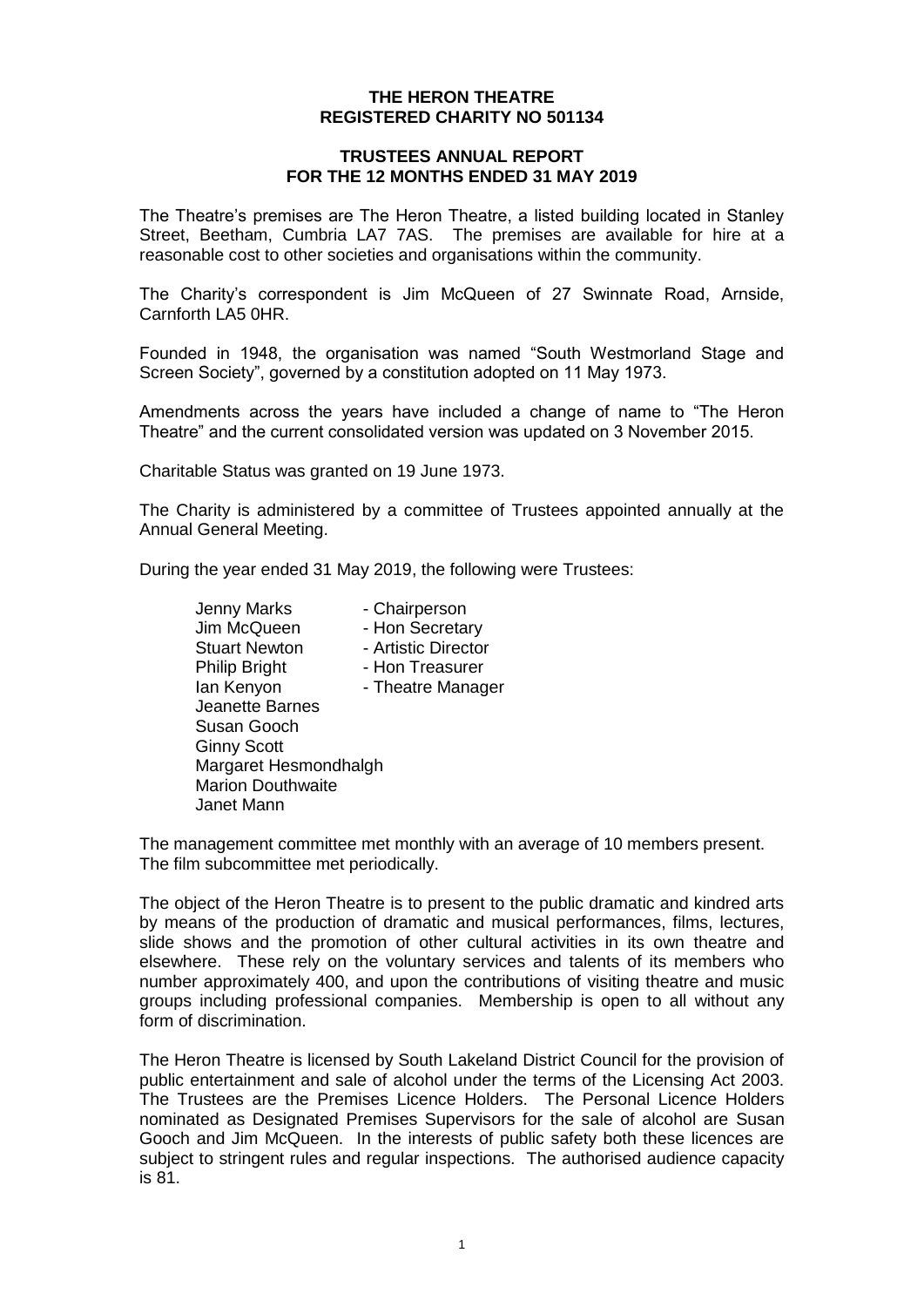# **THE HERON THEATRE RECEIPTS AND PAYMENTS ACCOUNTS year ended 31 May 2019**

|                                                                                                                      | Page | <b>Unrestricted</b><br><b>Fund</b><br>£ | 2019<br><b>Restricted</b><br><b>Fund</b><br>£ | <b>Total</b><br><b>Funds</b><br>£ | 2018<br><b>Total</b><br><b>Funds</b><br>£ |
|----------------------------------------------------------------------------------------------------------------------|------|-----------------------------------------|-----------------------------------------------|-----------------------------------|-------------------------------------------|
| <b>Total Receipts</b>                                                                                                | 5    | 41525                                   | 0                                             | 41525                             | 37547                                     |
| <b>Total Payments</b>                                                                                                | 6    | 40623                                   | $\pmb{0}$                                     | 40623                             | 36888                                     |
| Net surplus for year                                                                                                 |      | 902                                     | 0                                             | 902                               | 659                                       |
| Cash funds at 1 June 2018                                                                                            |      | 21645                                   | $\mathbf 0$                                   | 21645                             | 20986                                     |
| Cash funds at 31 May 2019                                                                                            |      | 22547                                   | 0                                             | 22547                             | 21645                                     |
| Cash funds at 31 May 2019<br><b>Treasurer's Account</b><br><b>COIF General Funds</b>                                 |      | 7795<br>14752                           | 0<br>0                                        | 7795<br>14752                     | 6979<br>14666                             |
| <b>Total Cash Funds</b>                                                                                              |      | 22547                                   | 0                                             | 22547                             | 21645                                     |
| <b>Non Monetary Assets</b><br>The Heron Theatre and Sculpture<br>Contents<br>Car Park<br>Consumable Supplies at cost |      |                                         |                                               | 443000<br>85000<br>8500<br>500    | 443000<br>85000<br>8500<br>500            |
|                                                                                                                      |      | <b>Total Fixed Assets</b>               |                                               | 537000                            | 537000                                    |
| Signed on behalf of the Trustees                                                                                     |      |                                         |                                               |                                   |                                           |

Jenny Marks<br>Chairperson

6 September 2019

Hon Treasurer

Philip Bright 6 September 2019